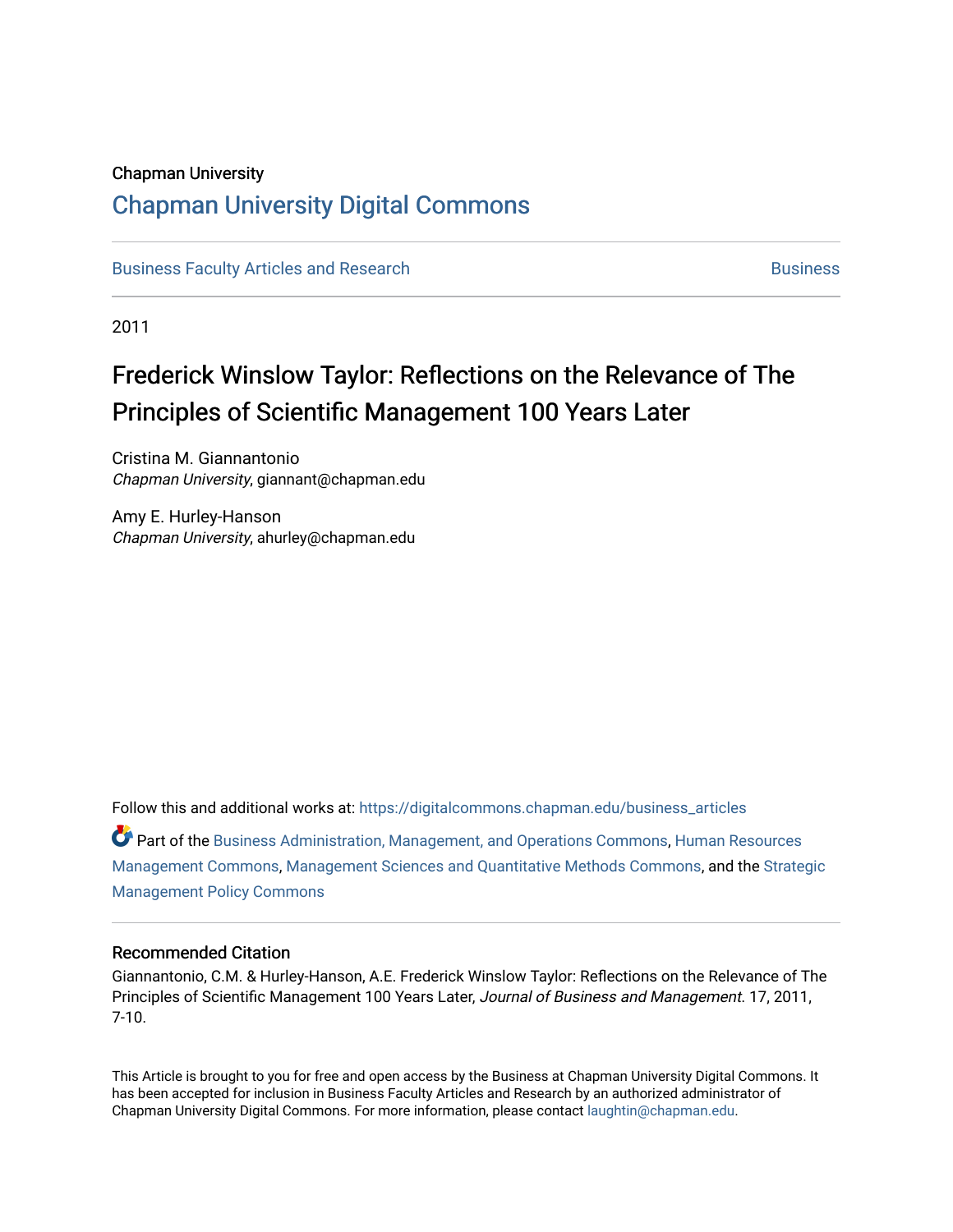## Frederick Winslow Taylor: Reflections on the Relevance of The Principles of Scientific Management 100 Years Later

## **Comments**

This article was originally published in [Journal of Business and Management](https://www.chapman.edu/business/faculty-research/journals-and-essays/index.aspx), volume 17, issue 1, in 2011.

Copyright Chapman University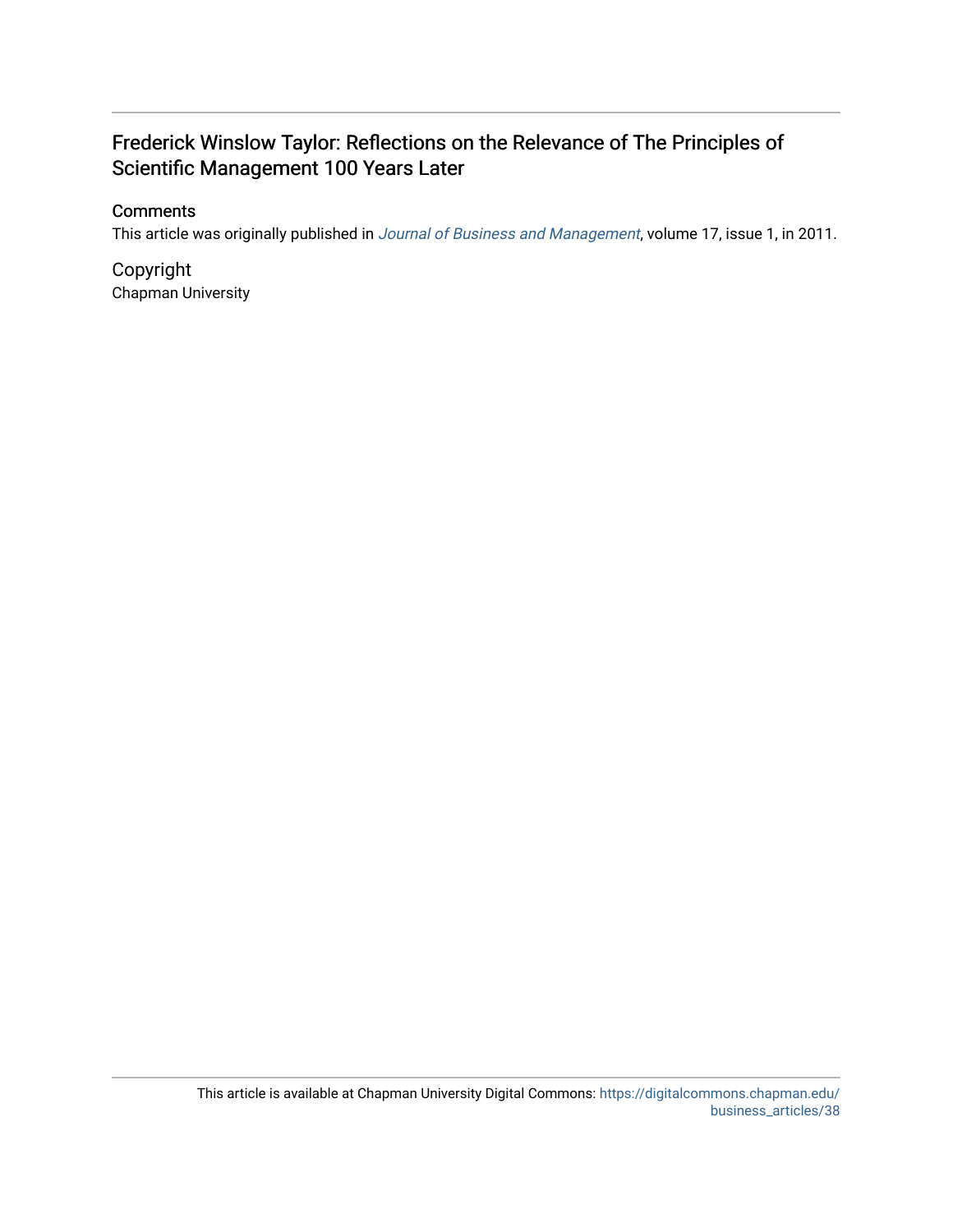# Frederick Winslow Taylor: Reflections on the Relevance of *The Principles of Scientific Management* 100 Years Later

Cristina M. Giannantonio, Ph.D. *Chapman University* 

Amy E. Hurley-Hanson, Ph.D. *Chapman University*

This Special Edition of the *Journal of Business and Management* was organized to celebrate the 100th anniversary of the publication of Frederick Winslow Taylor's *The Principles of Scientific Management*. The large response to our call for papers is indicative of the scholarly interest in Taylor, his work, and its relevance to management practitioners. The papers we received were broad in scope. While most were supportive of scientific management, some felt that Taylor should not be honored. The merits of Taylor's work can certainly be debated, but what cannot be argued is that Taylor changed the way people worked in the 20th century. This Special Issue focuses on the relevance of Taylor's work to managerial practice in the 21st century. The aim of this Special Issue is to encourage theoretical and empirical research on Taylor, *The Principles of Scientific Management*, and its implications for managerial practice in the 21st century.

Frederick W. Taylor, the father of Scientific Management, was an American mechanical engineer, efficiency expert, and management consultant. In 1911 he published his seminal work, *The Principles of Scientific Management*, in which he laid out the process of scientifically studying work to increase worker and organizational efficiency. The principles underlying his theory contributed to a wide array of management practices during the 20th century including task specialization, assembly line production practices, job analysis, work design, incentive schemes, person-job fit, and production quotas and control.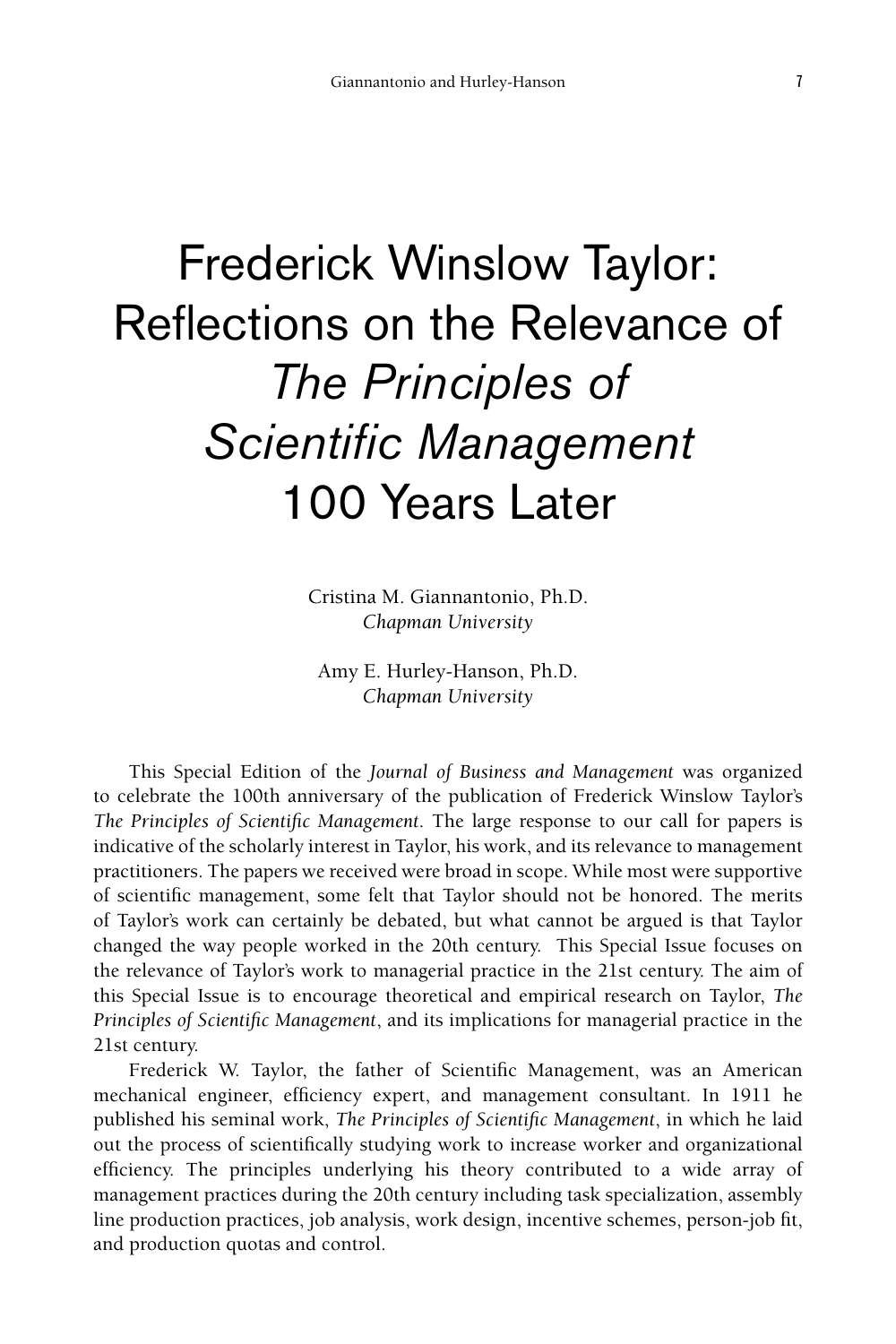The impact of Taylor's work on the field of management has long been recognized by management scholars. Wren and Hay's (1977) study saw Taylor at the top of the list among contributors to American management thought and practice. Heames & Breland's (2010) study found Taylor to be at the top of their list thirty years later. *The Principles of Scientific Management*, not only tops Bedeian and Wren's (2001, p. 222) list of the 25 most influential management books of the 20th century, but they refer to it as "The most influential book on management ever published." The 100th anniversary of the publication of his book offers a unique opportunity to reflect on the relevance of Taylor's ideas in the 21st century.

This Special Issue has eight articles. The first paper, The Centennial of Frederick W. Taylor's The Principles of Scientific Management: A Retrospective Commentary, is by management scholar and historian Daniel A. Wren. Dr. Wren is the author of *The History of Management Thought*, now in its 5th edition, and *The Evolution of Management Thought*, with Arthur Bedian, also in its 6th edition. Wren received the Distinguished Educator Award from the national Academy of Management for his contributions "as the foremost management historian of his generation." Wren's paper describes the events leading to the publication of *The Principles of Scientific Management,* the evolution from task management to scientific management, and the factors that contributed to scientific management becoming an international force. Wren addresses "the intriguing question of why Taylor and his ideas have a continuing grip on management literature and our current thinking" (Wren, 2011, p. 11). The *Journal of Business and Management* is honored to have this noted management historian offer a retrospective commentary on Taylor's *The Principles of Scientific Management*.

Riccardo Giorgio Zuffo explores one aspect of the controversy surrounding Taylor's ideas in "Taylor is Dead, Hurray Taylor!" Zuffo details the criticisms of theorists who argued that Taylor's experiments were not positivist science, but instead, merely common sense. He then documents the scientific basis of Taylor's experiments and how his use of experiments both in and out of the lab led to the formulation of *The Principles of Scientific Management.* This paper also delves into the political, social, and ethical aspects of Taylor's work, exploring how Taylor's intentions were to create a better society by eliminating conflict using science.

Jeremy C. Short offers a novel perspective on the Taylor - Sinclair editorial debates that appeared in *The American Magazine*. In "The Debate Goes On! A Graphical Portrayal of the Sinclair-Taylor Editorial Dialogue," Short discusses how issues argued in the 1911 Taylor - Sinclair debate are still relevant today. In the same year that *The Principles of Scientific Management* was published, Taylor engaged in an editorial debate with Upton Sinclair, author of *The Jungle*. Upton's novel detailing horrific health and safety working conditions in the meat packing industry led to the establishment of the Food and Drug Administration. Upton Sinclair was critical of Taylor's methods, believing that scientific management exploited workers. Taylor believed that the implementation of scientific management would lead to improved working conditions for the workers. Short's paper highlights the impact Taylor's work had on the working conditions of employees in the 20th century and reminds us that work and the conditions under which it is performed have long been topics of scholarly and societal interest.

"Citing Taylor: Tracing Taylorism's Technical and Sociotechnical Duality through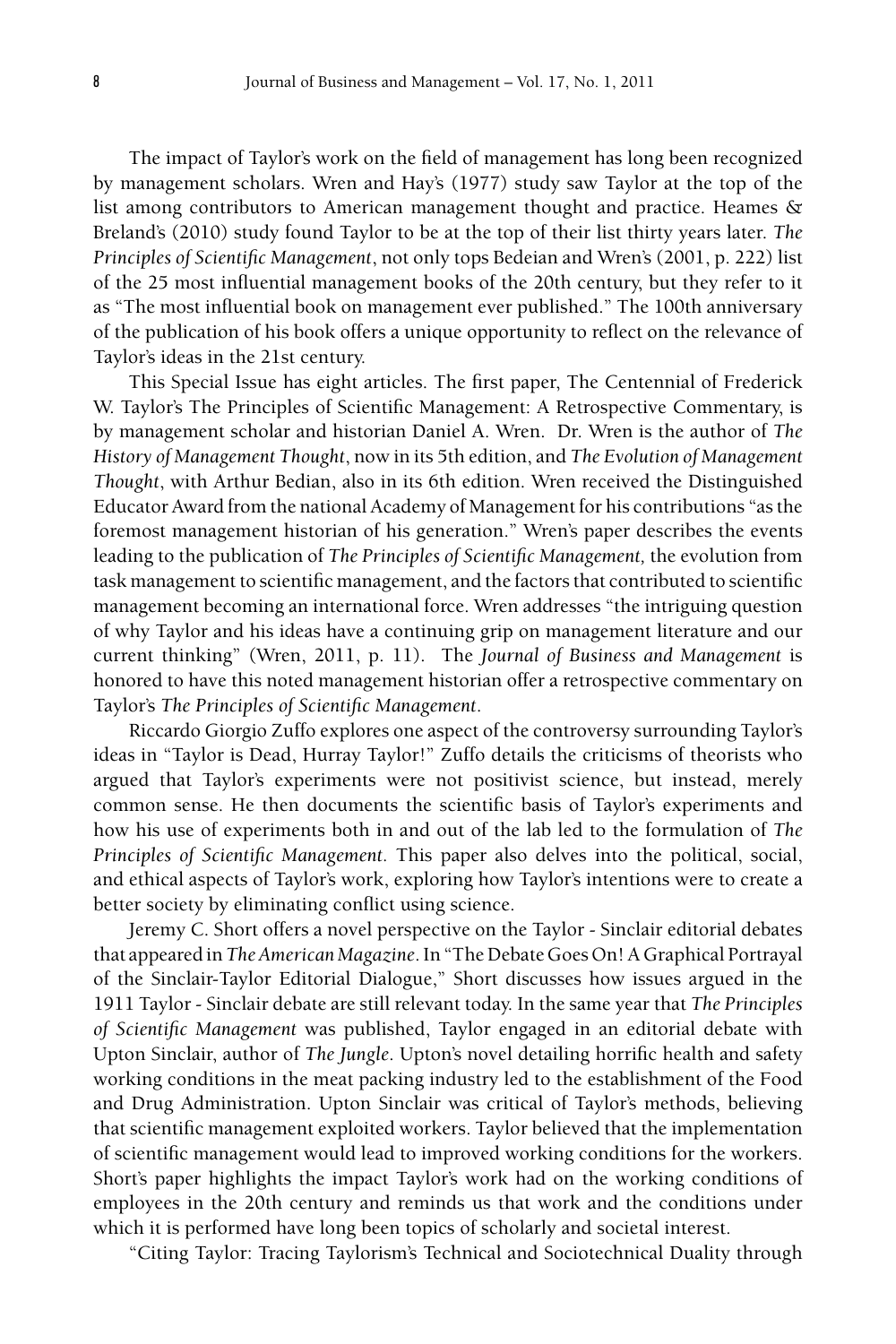Latent Semantic Analysis" by Nicholas Evangelopoulos offers further evidence that work performance is the subject of much scholarly interest. Evangelopoulos applies Latent Semantic Analysis to assess the intellectual territory that has been influenced by Taylor's ideas. His analysis found that research on Taylor fell into two streams: technical and sociotechnical. Evangelopoulos suggests that it is this inherent duality that assures Scientific Management of its continuing relevance in the 21st century.

John Paxton's paper focuses on a lesser known aspect of Taylor's contribution to manufacturing. "Taylor's Unsung Contribution: Making Interchangeable Parts Practical" details Taylor's work to produce interchangeable parts that were durable, reliable, and cost-efficient. Paxton explains how interchangeable parts were the foundation which allowed mass production to become a practical manufacturing reality. Paxton's paper reminds us that Taylor's training and experience as an industrial engineer influenced his interest in solving the problem of production machinery breakdowns. Taylor's role in making interchangeable parts economically feasible and the impact of this on manufacturing is thoroughly described in this paper.

Majula Salimath and Raymond Jones III discuss the scientific management of entrepreneurship. Their paper, "Scientific Entrepreneurial Management: Bricolage, Bootstrapping, and the Question for Efficiencies," argues that Taylor's principles of efficiency can be successfully applied in entrepreneurial firms and small businesses. Salimath and Jones describe the emerging field of scientific entrepreneurial management. The paper presents bricolage (making do with what is available) and bootstrapping (continuing operations without external finances or aid) as two techniques for managing resources. Salimath and Jones discuss the similarity of bricolage and bootstrapping to the resource management principles inherent in Scientific Management.

Marie Kulesza, Sheldon Friedman, and Pamela Weaver's paper, "Frederick Taylor's Presence in 21st Century Management Accounting Systems and Work Process Theories," examines the influence of Taylor's work on modern accounting systems. Their paper also examines Taylor's experiences working to design accounting systems suited to his clients' needs. Taylor's development of cost accounting systems closely paralleled the development of his ideas regarding worker efficiency. This paper offers strong evidence that Taylor's ideas are not limited to the field of Management, but are applicable across multiple functional areas of business (e.g. Accounting) in the 21st century.

 The final paper in this Special Issue is by Linda Brennan. In "The Scientific Management of Information Overload," Brennan focuses on the applicability of Taylor's ideas to today's information workers. The paper considers how knowledge workers are faced with ever-increasing issues of information overload. Brennan offers a unique and thought-provoking analysis of the inefficiencies surrounding the management of information in the work place. Brennan argues that information, like other organizational resources, should not be wasted, and she offers several prescriptions for increasing efficiency in the office environment.

The papers included in this Special Issue of the *Journal of Business and Management*  shed new light on Taylor's contributions to work and the conditions under which it is performed. The authors have provided strong arguments that the principles inherent in Scientific Management have continued relevance for the world of work in the 21st century. These papers also remind us of the importance of Santayana's quote: "Those